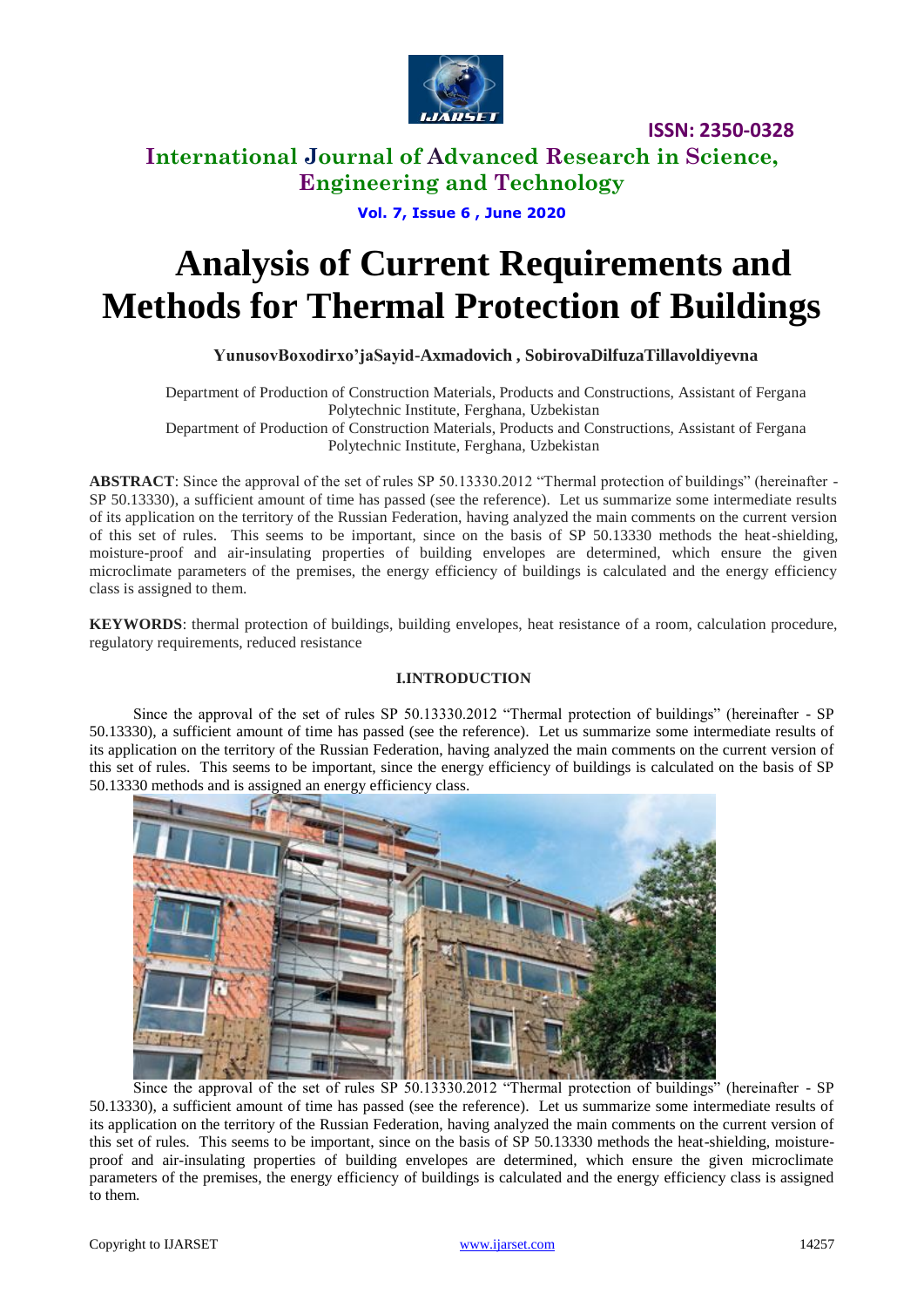

# **International Journal of Advanced Research in Science, Engineering and Technology**

**Vol. 7, Issue 6 , June 2020**

#### **II. TERMINOLOGY**

In 1974, a monograph by V. P. Turkin [1] was published, in which, with reference to the report of L. K. Jurgenson, "Thermal Engineering Terminology", it was noted that the term "thermal conductivity coefficient" was obtained from an incorrect translation of the German word Warmeleitzahl. The property of matter, having dimension, is illogical to call a coefficient. On this basis, the author of the monograph [1] suggested that the term "thermal conductivity" be used more than 40 years ago, while discarding the word "coefficient", which refers to dimensionless indicators.

Currently, in the scientific and reference literature [2], as in all international standards, the term "coefficient" is not used. In this regard, the deletion of the word "coefficient" in the existing edition of SP 50.13330 when designating the thermal conductivity of building materials and products should be treated positively.

This recommendation can be applied to other terms SP 50.13330: "water vapor permeability coefficient", "coefficient of heat absorption", "coefficient of permeability".

It should be noted that the use of the term "heat transfer coefficient of the inner surface of the enclosing structure" (PL. 4 br 50.13330) does not reflect the physical basis of the process of heat transfer in heated rooms. In the cold season the temperature of the internal temperature above the temperature of the inner surface of the fence, so the fence does not give, but takes heat from the room, so logically this characteristic is called characteristic Teploseti the inner surface of the enclosing structures or characteristics of heat transfer.

In General, SP 50.13330 replete with typos, misprints and graphical inaccuracies, prepared with violation of GOST 7.32–20013.

#### **III. UNITS OF PHYSICAL QUANTITIES**

In the current edition of SP 50.13330 units of some physical quantities do not conform to GOST 8.4174. In SP 50.13330 the unit of measurement of thermal conductivity is W/(m•K), thermal (heat) resistance m2•K/W heat transfer coefficient –  $W/(m^2)$ . The above-mentioned units correspond to the international system of units physical quantities SI and adopted not only in international standards, but also standards of the Republic of Belarus.

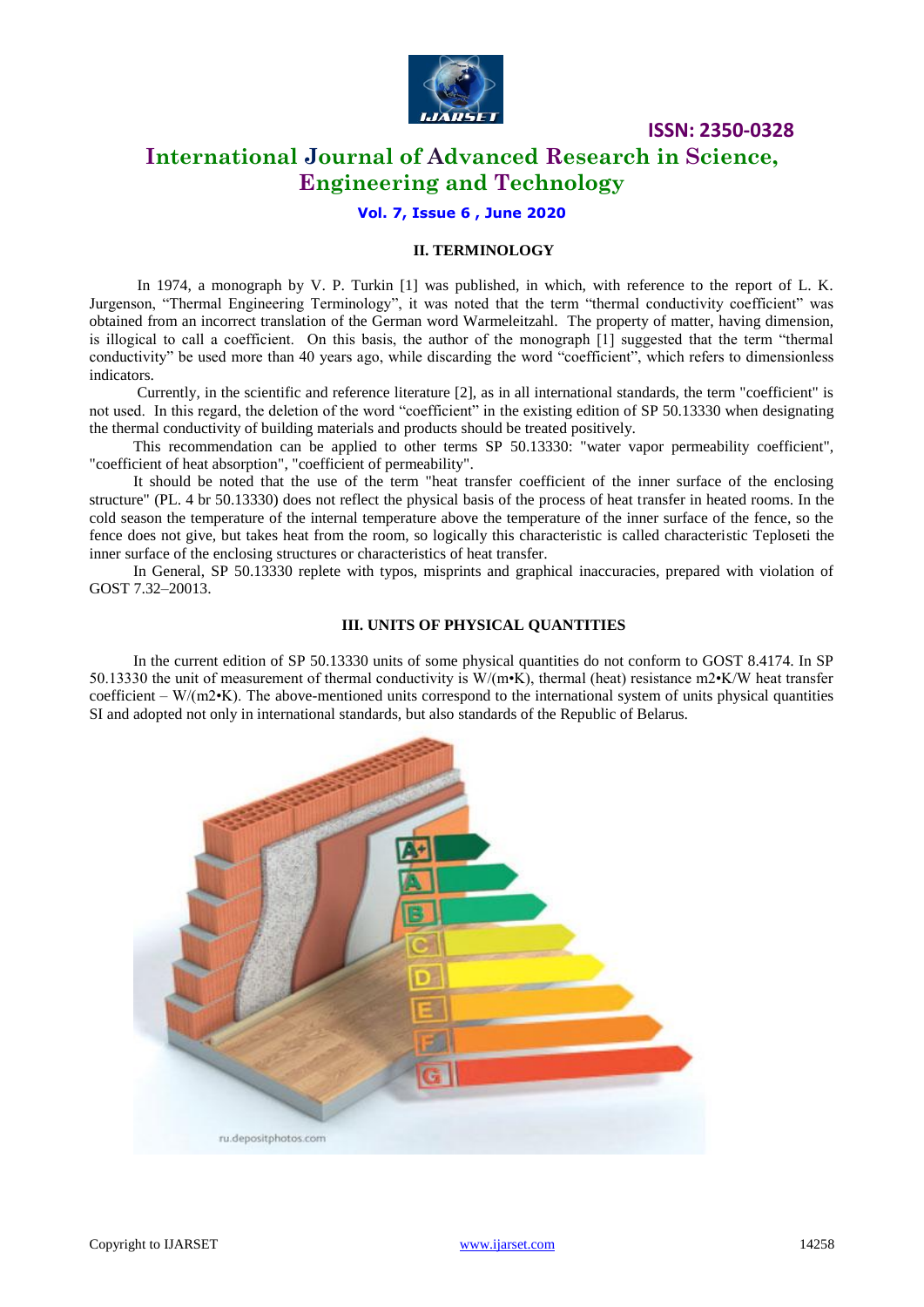

# **International Journal of Advanced Research in Science, Engineering and Technology**

### **Vol. 7, Issue 6 , June 2020**

The unit of measurement of the specific characteristic of the consumption of thermal energy for heating and ventilation of a building in the edition of SP 50.13330 is W / (m3  $\cdot$  ° C). This unit does not correspond to the accepted in the SI system - W  $/(m3 \cdot K)$ .

A more detailed analysis of the above discrepancies is presented in [3, 4].

Regulatory requirements for the level of thermal protection of buildings

Without dwelling on questions of terminology and units of measurement of physical quantities6, we turn to the consideration of regulatory requirements for the level of thermal protection of buildings, which are presented in paragraph 5.1 of SP 50.13330 and according to which:

1) the reduced heat transfer resistance of individual enclosing structures should be not less than the normalized values (calculated by the formula (5.1), SP 50.13330);

2) the specific heat-protective characteristic of the building should be no more than the standardized value (given in table. 7, SP 50.13330 and depends on the heated volume of the building and the values of the degree-day of the heating period - GSOP);

3) the temperature on the inner surfaces of the building envelope must not be lower than the minimum acceptable values (given in paragraph 5.7 of SP 50.13330).

## **IV. REDUCED TOTAL THERMAL RESISTANCE OF WALLING**

Main is the first of these requirements, as the initial choice of constructive solutions and materials as part of a considered enclosing structure are on the basis that is it. From the numerical values given resistance to heat transfer of enclosing structures depend on the thermal energy losses in the building through the building envelope during the heating period.

Heat losses through enclosing structures are the most significant in the cost structure of thermal energy on heating of buildings. Calculations show that the existing standards for insulation and energy loss in ventilation is comparable to the transmission loss through the building envelope, however, experimentally these arguments are not confirmed.

To compensate for loss of thermal energy to the building necessary to supply heat, i.e. to connect it to the heating system. The higher the level of insulation of external enclosing structures, the smaller are the heat losses through the building envelope while maintaining in the premises of the given parameters of the microclimate. Thus, heat losses in a building at the correct regulation of heat carrier parameters directly depend on thermal insulation of enclosing structures.

In all civilized countries of the world have adopted mandatory regulatory requirements on the level of thermal insulation (in terms of SP 50.13330 to the given resistance to heat transfer) of the outer walling. In connection with growth of prices on energy resources and the reduction of non-renewable resources (oil, gas, etc.) in most developed countries the ratio of use of buildings of energy steadily decrease, but requirements to level of insulation enclosing structures increased [5-10]. It stimulates including the introduction of innovative energy efficient materials and technical solutions.

In Russia with the introduction of the SP 50.13330 and simultaneous updating of the rulebook on construction климатологии7 requirements for thermal protection of buildings for a large number of settlements, including Moscow and St. Petersburg, was lower than in the previous version of the normative document on the heat shield (SNiP 23-02- 2003). This circumstance does not meet the approved in-country program of energy saving and increase of energy efficiency of buildings [11, 12].

Coefficient taking into account features of the region construction

Are given in table. 3 br 50.13330 base value of the required resistance to heat transfer of enclosing structures have no physical justification. When establishing a normalized thermal resistance the authors of SP 50.13330 still continue to use the reduction factor mp, "taking into account the peculiarities of the region construction."

The minimum value of this coefficient equal to 0.63 is installed for the walls. Apparently, the minimum value of mpis taken from [13], where the value obtained by the calculation of heat transfer resistance interwindow piers ventilated façade systems a single building in a single paragraph, taking into account the longitudinal air filtration using the heater during the heating period. The authors [13] claim that they have developed method requires the calculation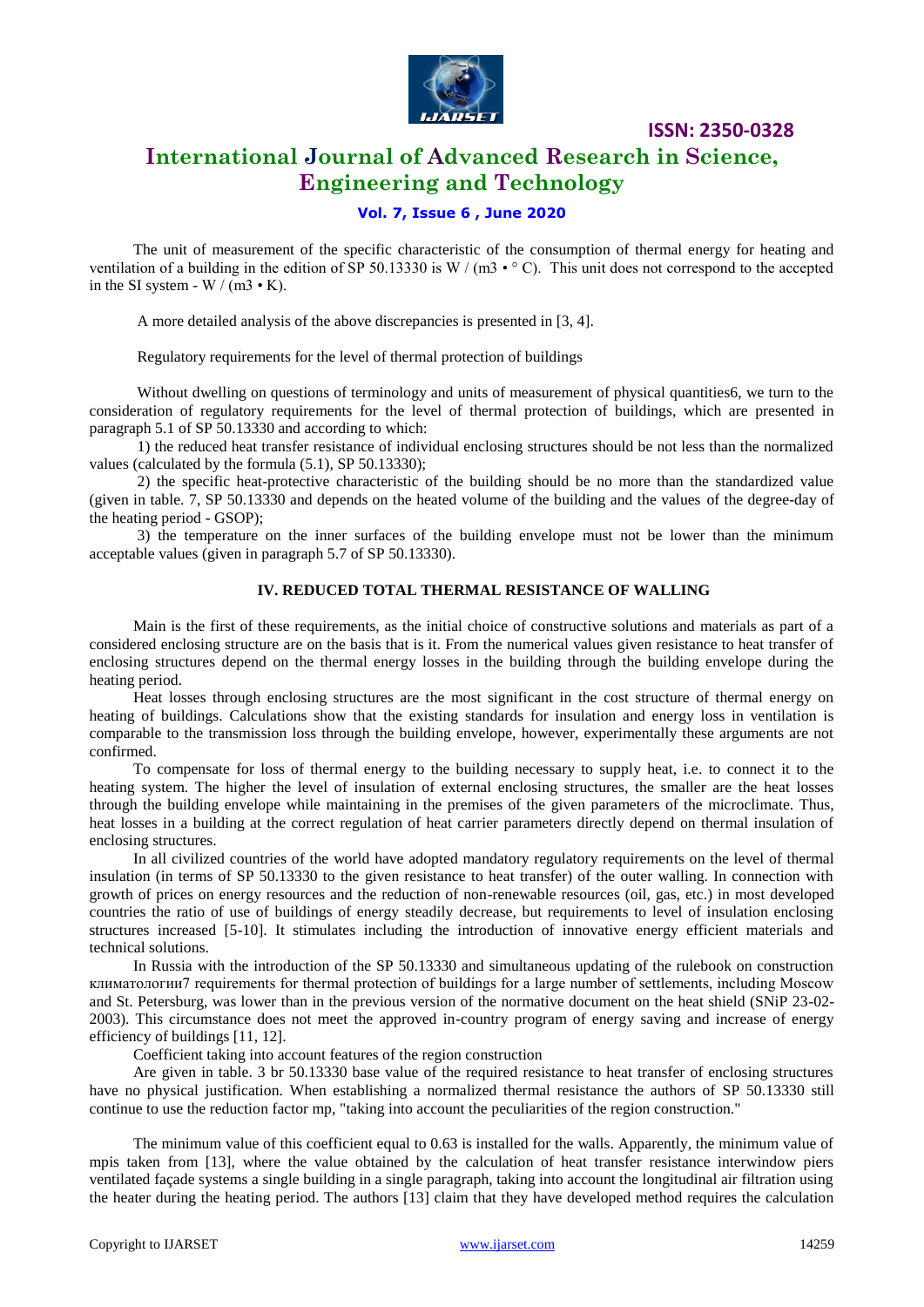

# **International Journal of Advanced Research in Science, Engineering and Technology**

## **Vol. 7, Issue 6 , June 2020**

of the worst from the point of view of heat loss of the building structure. It should be noted that the coefficient mp is not related to the characteristics of the region of construction. The application of this factor to other types of buildings and constructions of various functional purposes in a wide range of values gap requires a detailed justification.

#### **V. ESPECIALLY AREAS WITH MOIST AND WET REGIMES**

Design areas with humid and wet modes have its own specifics. Specified value of the given resistance to heat transfer of enclosing structures of such facilities in the General case is based on the conditions of energy saving by the formula (5.1) SP 50.13330 (at basic values of the required resistance to heat transfer enclosures that are listed in the table. 3, p. 2). At the same time in accordance with clause 5.3 of SP 50.13330 for the same premises specified value of thermal resistance should be determined according to the formula (5.4) on the basis of sanitary-hygienic conditions.

Levels of regulation of thermal protection of buildings We must distinguish two levels of regulation: according to sanitary and hygienic requirement; at the request of energy saving.

In [14], based on comparative quantitative estimation of normalized thermal resistance that is defined on different levels of regulation for thermal protection of buildings and premises with moist and wet regimes projected in 456 settlements of Russia, it is shown that the energy efficiency requirement is more stringent. To ensure feature-based thermal protection applicable both requirements. However, the level of regulation on sanitary and hygienic requirement, there is a risk of failing to meet the complex requirements (based on specific thermal characteristics of the building). In fact the responsibility for the selection of item level requirements on a thermal protection of premises with damp and wet regimes is on the designer [14].

In contrast to feature-based regulation thermal protection application specific thermal characteristics of the building gives the designer greater freedom in the choice of shell elements and is one of the benchmarks in project development [15]. Therefore, validation of thermal building envelope for the comprehensive requirement is a technically feasible option, especially at the stage of pre-training, with the aim of a feasibility study of variants of design decisions. However, the lack of the concept of "specific heat characteristics of buildings" in the Federal law № 384-ФЗ8 creates legal barriers to the use of this feature, especially when conducting judicial construction and technical expertise [16].

Conformity assessment walling sanitary and hygienic requirement on the temperature of the inner surface design in the area of heat-conducting inclusions, corners, window jambs, etc. by virtue of clause 5.7 SP 50.13330 the temperature of the inner surface of the cladding (in the design of buildings) should be determined by the results of calculation of temperature fields of all zones with thermal heterogeneity. The absence of SP 50.13330 methods of calculation of temperature fields makes it difficult to assess compliance of design solutions enclosures sanitary and hygienic requirement.

#### **VI. THE METHOD OF CALCULATION OF HEAT TRANSFER RESISTANCE**

The authors SP 50.13330 argue that the document allows to a greater extent to take into account the influence of thermally conductive inclusions, and therefore more accurately estimate the transmission losses of thermal energy. However, the methods of calculation described in SP 50.13330, not fully formalized. In the description of the calculation method no calculation schemes of certain types of thermally conductive inclusions, the rules of the breakdown of the considered fragment on the calculated areas, the boundaries of the study area, and in the example calculation presented in SP 50.13330 (Annex N), not specified characteristics of some components of the calculated piece of content, therefore, becomes indeterminate test results. In the study [23], the critical assessment of methods of calculation of heat transfer resistance of translucent enclosing structures.

It should be noted that in the previous version of a regulation on thermal protection of buildings (SNiP 23-02- 2003) was normalized reduced resistance to heat transfer and SP 23-101-20049 entered at least three application methods and examples of calculation of reduced resistance to heat transfer, including on the basis of the calculation of the temperature fields (see Annex M, SP 23-101-2004).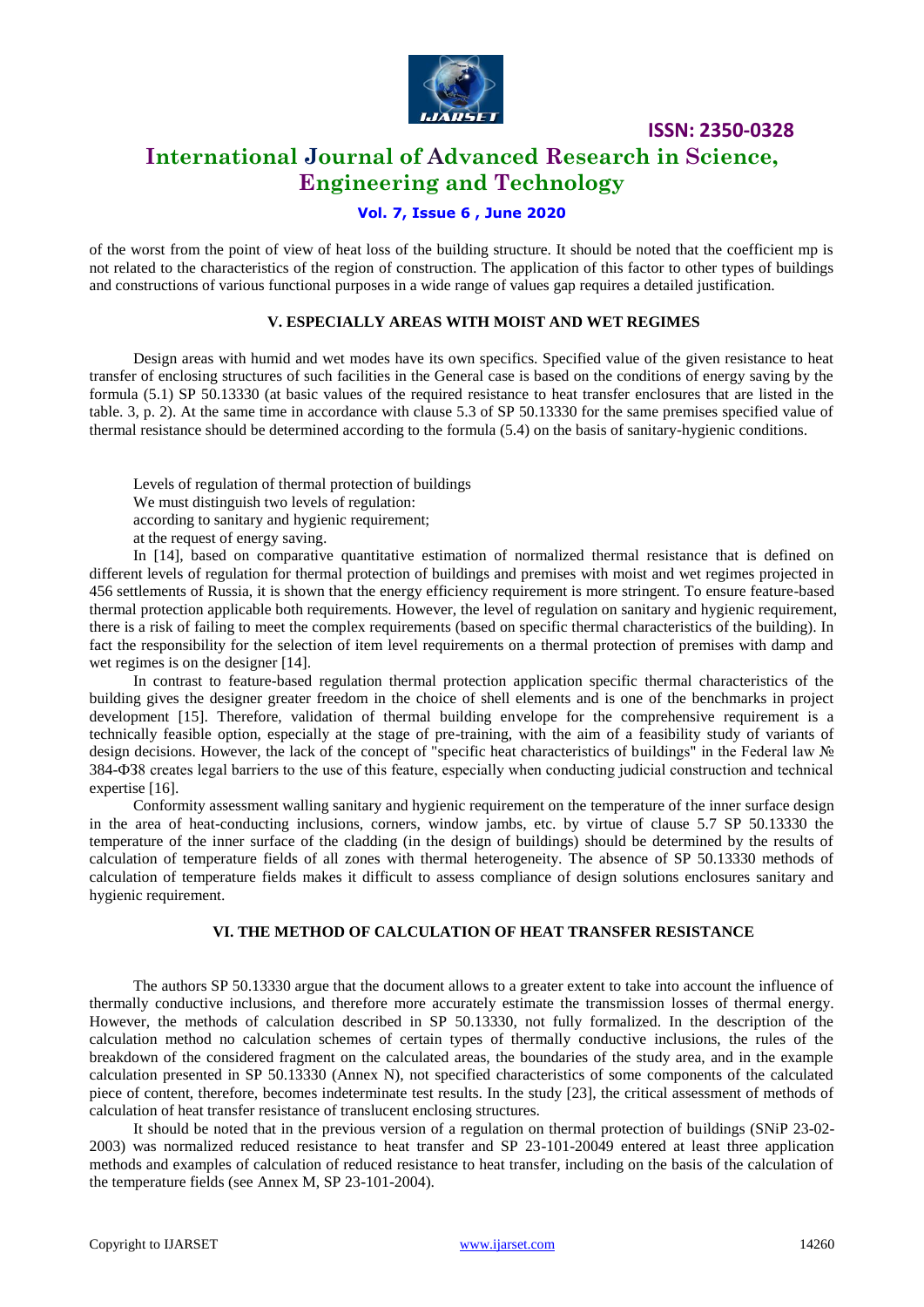

# **International Journal of Advanced Research in Science, Engineering and Technology**

#### **Vol. 7, Issue 6 , June 2020**

In SP 50.13330 relatively detailed method of calculation of heat transfer resistance of external walls and very little attention is paid to the study of other types of external walling, despite the fact that, for example, the coating composition may be more diverse, and the number of heat-conducting inclusions – more numerous than in the facade structures of buildings.

Provided in clause 5.2 SP 50.13330 algorithm for determining the thermal properties of walling (with the selection of the thickness of the insulating layer) on the basis of specific characteristics of heat consumption for heating and ventilation of the building is very labor intensive and traderelated in practice.

#### **The thermal resistance of walling in the warm period of the year and areas of the building during the cold period of the year**

Requirements for the thermal resistance of enclosing structures in the warm period of the year and areas of a building or structure in the cold period of the year are reflected in article 29, part 1 of Federal law No. 384-FZ. Data requirements for the indoor climate and are along with the other mandatory requirements of norms of direct action.

The method of calculation of thermal resistance of enclosing structures described in section 6 of the current edition of SP 50.13330.Mandatory requirements for heat resistance according to the Decree of the Government of the Russian Federation No. 1521 are limited by the need to use sunscreens in hot climates. SP 50.13330 gives standardized values of the thermal transmittance of sunscreens of buildings of various functional purposes (Table 8, SP 50.13330), but there is no methodology for calculating the heat transmission of sunscreens.

In contrast to SNiP 23-02-2003, there are no norms and methods for calculating the heat resistance of the premises of a building or structure in the cold season of the year in SP 50.13330. This virtually eliminates a number of fences with a heat-accumulating layer from the building design process that have a high energy-saving potential [24– 29].

The continuation of the article, which analyzes the issues of air permeability and humidity conditions of building envelopes, as well as the method of calculating the specific characteristics of the consumption of thermal energy for heating and ventilation of buildings, read in the next issue of the journal "Energy Saving".

Suggestions and recommendations for improving methods for the measurement of thermal building envelope are given in [17-22].

#### **REFERENCES**

1. European commission, Heat and Cooling Demand and Market Perspective. Luxemburg: Join Res. Center, Inst. Energy and Transport, 2012.

2. European commission, EU-directive 2010/31/EC of the European Parliament and of the Council of 19 May 2010 on the Energy Performance of Buildings (Recast). Strasbourg (France), 2010.

3. GOST R 56295-2014 "energy Efficiency of buildings. Methodology of economic assessment of energy systems in buildings". M., 2014.

4. Al-Ghandoor, A., Jaber, J. O., Al-Hinti I., I. M. Mansour, Residential past and future energy consumption: potential savings and environmental impact // Renew. Sustain. Energy Rev. – 2009.

5. Naumov N. R., Mariandyshev P. A., Popov A. N., Lyubov V. K. study of the operation of the gas boilers of low power, Vestn. Skulls. gown-TA. – 2017. – No. 4.

6. Litvinchuk G. G a Study of heating systems [electronic resource]. URL: http://www.litvinchuk.ru/marketingovyeissledovaniya/marketingovye-issledovaniya-rynkov-sistem-otopleniya (date accessed: 31.12.2019).

7. Resolution of the Government of the Russian Federation of may 6, 2011 № 354 "About provision of utilities to owners and users of premises in apartment buildings and residential houses" / the Annex No. 1 to Rules of granting of utilities to owners and users of premises in apartment buildings and houses // the Russian newspaper. – June 1, 2011 No. 116 (5492).

8. MamatovVaxidjonShuhratovich, "solar power" international journal of advanced research in science, engineering and technologyvolume 6, issue 12, december 2019 pp 12006-1201

9. SobirovaDilfuzaTillavaldievna, "features of installing the circulation pump" international journal of advanced researchers in scence, engineering and technology volume 6.issue 12, December 2019 issn: 2350-0328

10. NigmatovUlugbekZhurakuzievichleduyushchaya LXIX Mejdunarodnayanauchno-prakticheskayakonferentsiya Conference «International Scientific Review of the Problems and Prospects of Modern Science and Education» provoditsya 21.05.2020 g. Collection in the USA (Boston. USA). Statiprinimayutsya to 16.05.2020 g. Svobodnoecitirovaniepriukazaniiavtorstva: https://scientificconference.com/h/sborniki/tekhnicheskie-nauki/2180-analysis-of-solar-radiation.html

11. Ulugbek KONSTRUKTIVNIX ELEMENTOV po stat Text ANALYSIS nigmatovJurakuzievich OXLAJDENIYA GIBRIDNIX SOLNECHNIX nauchnoyspesialnosti KOLLEKTOROV "electrical engineering, technical elektronnaya, informative texnologii"

12. MamirjonMirzajonovAlimovich., BaxromotaqulovAdxamovich "effect of super plasticizer on the strength of the bribe and the contact zone between old and new concrete structure, " International journal of advanced research in science, engineering and technology 2019, 11188-11193 b.

13. ErgashevMaxmudjonMamadjanov., YunusovMiraxmadPulatovich "Technology engine oil for modern drug on the basi of the high sulfur content of the raw material of the new covenant," International journal of advanced research in science, engineering and technology 2019, 12198- 12200 b.